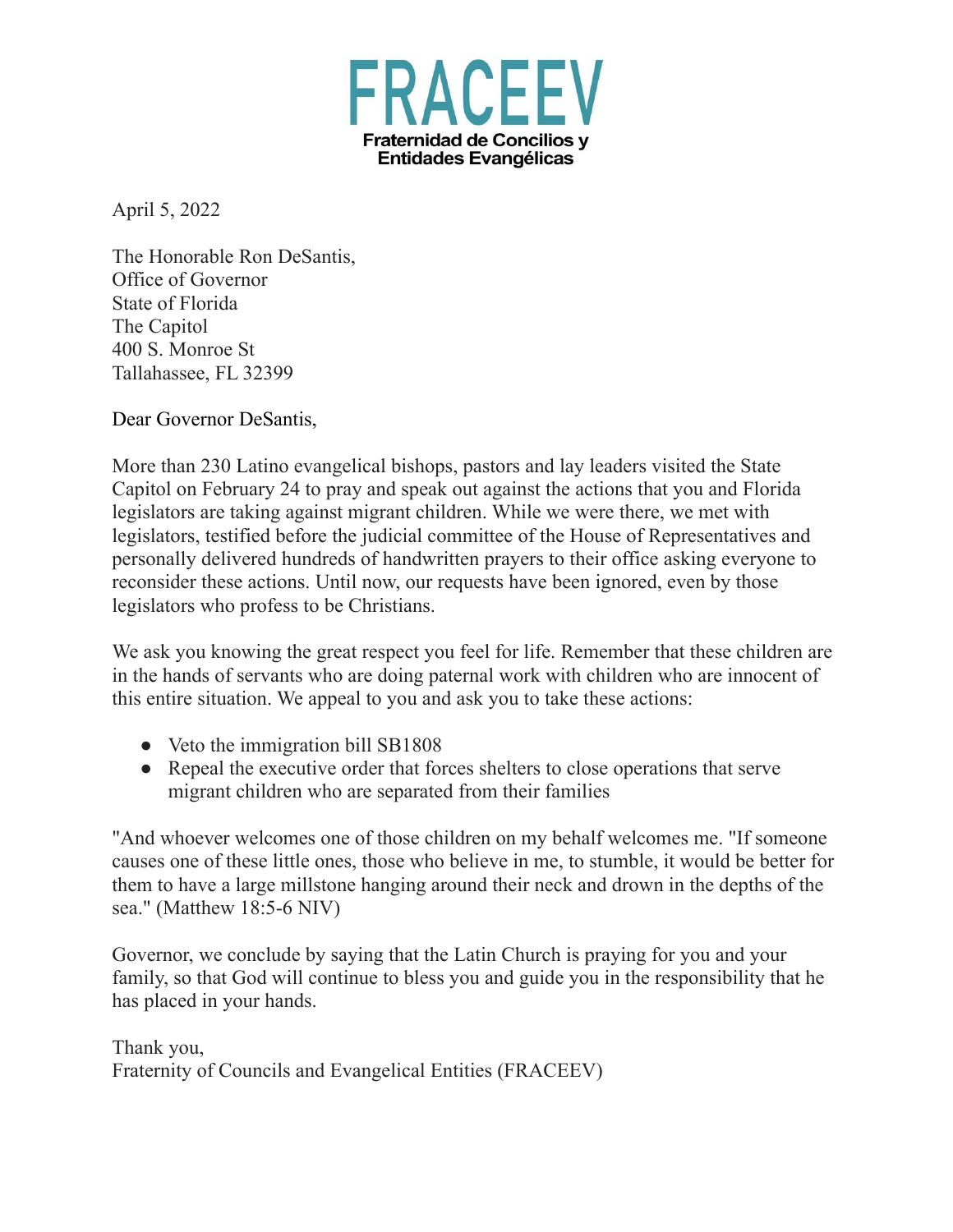**Bishop, Rev. Dr. Ángel Marcial**, President, Fraternidad de Concilios y Entidades Evangélicas (FRACEEV)

**Bishop, Rev. Ebli de La Rosa**, Vice President, Iglesia de Dios de la Profecía, Sudeste

**Rev. Dr. Saturnino González**, Vice President, Ex Superintendent for the Assemblies of God, Florida. Bishop

## **Bishop Rev. Esteban Rodríguez**, Secretary, Executive Pastor of Centro Cristiano Pan de Vida, Iglesia de Dios de la Profecía

**Rev. Rubén Ortiz**, Vocal. Global Director for the Ministries of Latinos del Compañerismo Bautista Cooperativo

**Rev. Illean Caraballo**, Public Relations. President to the Association of Ministers of Central Florida

**Agustín Quiles**, Director of Governmental Relations and Community Affairs

**Rev. Dr. Miguel Cintrón**, Executive Pastor Emeritus Member, Iglesia Fuente de Agua Viva

**Rev. Andres Romero**, Presbytery to the Defenders of the Christian Faith, Southeast

**Rev. Irenes Familia**, President to the Association of Pastors, Volusia County

**Lcdo. Pedro Rivera**, Media and Communications Advisor

**Lcdo. Mark Cordero**, Legal Affairs consultant

**Rev. Jesús Manuel López**, President of Iglesia de Dios Pentecostal M.I. Southeast

**Y. Rev. Abner Adorno** , Superintendent for the Assemblies of God, Florida

**Bishop, Rev. Luis Rivera**, President of Iglesia Cristo Misionera, Southeast

**Rev. Ángel Luis Muñís**, President of Iglesia Asambleas Cristianas, Southeast

**Rev. Iván García**, President of the Fellowship of Evangelical Ministers of Tampa

**Rev. Isaac Calles**, President of Radio Génesis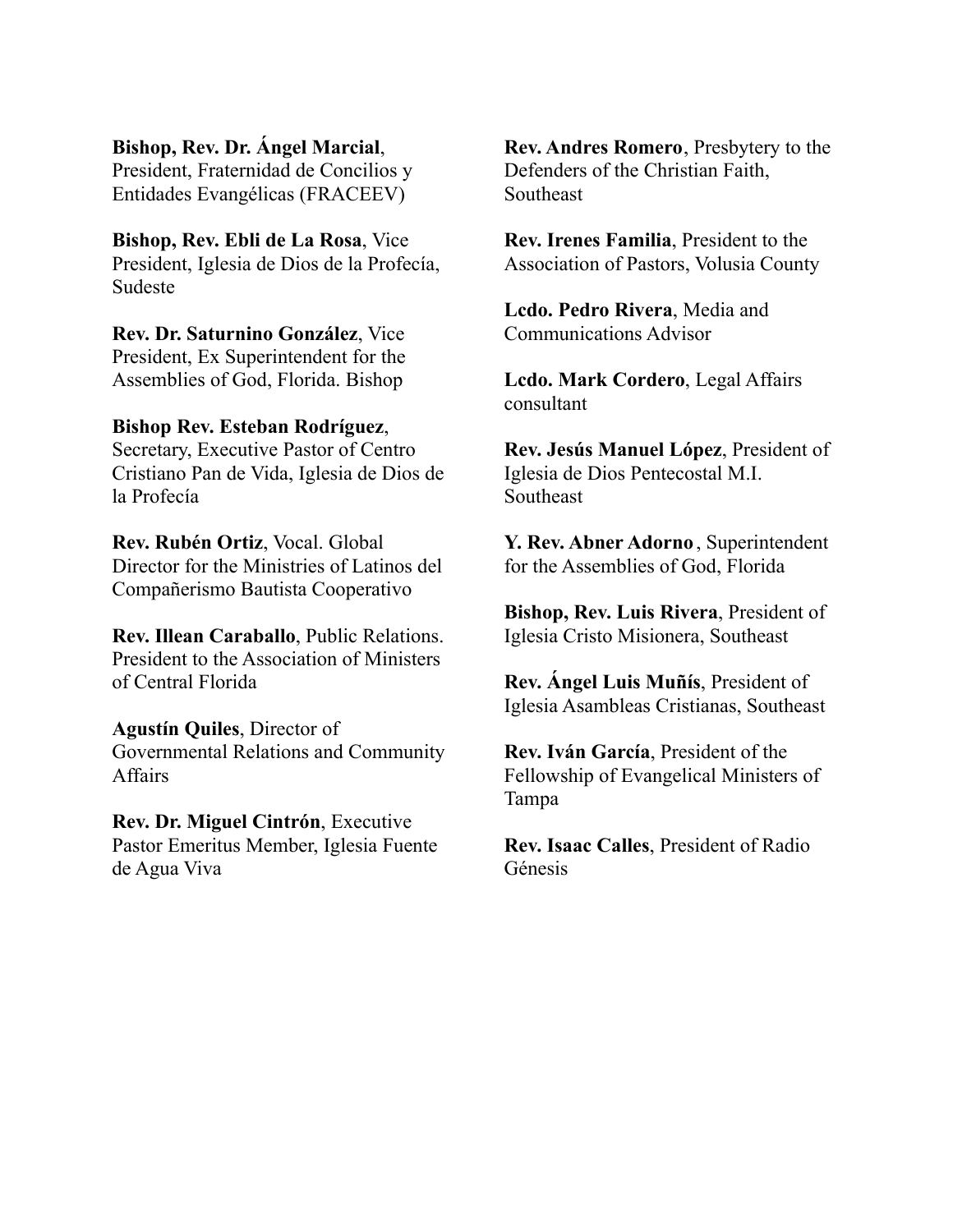**Miguel Rivera Jacksonville Hispanic Church of God**

**Jorge Figueroa Iglesia de Dios Pentecostal MI Región Sureste**

**Rev. Delfino Sánchez Jr Iglesia Riquezas En Gloria A/G**

**Fredi Tranquilino Iglesia la viña**

**Jazmin santiago La viña**

**Annette Quiles Iglesia Pentecostal Roca Inconmovible Inc**

**Michelle De Jesus La Iglesia De Dios Embajadora de Restauración Inc.**

**Jose M. Sepulveda Iglesias Dios Pentecostal M. I.**

**Brenda Lee Martinez Pensacola**

**Joel Vara Ignite School of Ministry**

**Agustin Boissen Ignite Life Center**

**Nathan Andujar Journey Church**

**Nitza Colón Calvario Church** **Rafael Alameda Iglesia de Dios Pentecostal Tavares**

**Reverendo Luis A. Mendez Iglesia de Dios pentecostal M.I forest city**

**Lizelle Rivera Core Faith Church**

**Ruth Campos Church of God of Prophecy**

**Jarelys Rivera Iglesia de Dios Restauracion**

**Leticia Torres Iglesia de Dios Restauracion**

**Omar Johnson Calvario Church**

**Ariel Alamo Una Iglesia Para Todas Las Naciones**

**Pedro Martínez New Birth. Church**

**Yaneli Stevens Church in the son**

**Heidy Negron Comunidad Cristiana Nuevo Pacto**

**Mercedes M Pimentel Maranara de Oviedo**

**Altagracia reyes Nuevo pacto**

**Dania Eguez Comunidad Cristiana Nuevo Pacto DeLand**

**Freddy Eguez New Covenant**

**Karel Esquivel Comunidad Cristiana Nuevo Pacto. DeLand**

**Margarita Rivera Comunidad Cristiana Nuevo Pacto CBF**

**Maribel Cancel Casa Restauracion Isaias 61**

**Ruben Ortiz Comunidad Cristiana Nuevo Pacto**

**Susan J. Santos Ministerio Apostolico Jesucristo es el Señor**

**Xiomara Reboyras Comunidad Cristiana Nuevo Pacto**

**Corina Cruz New Birth**

**Javier Gomez IPMI D1**

**Juan A Mezquita Iglesia La Viña**

**Panfila padilla Iglesia la viña**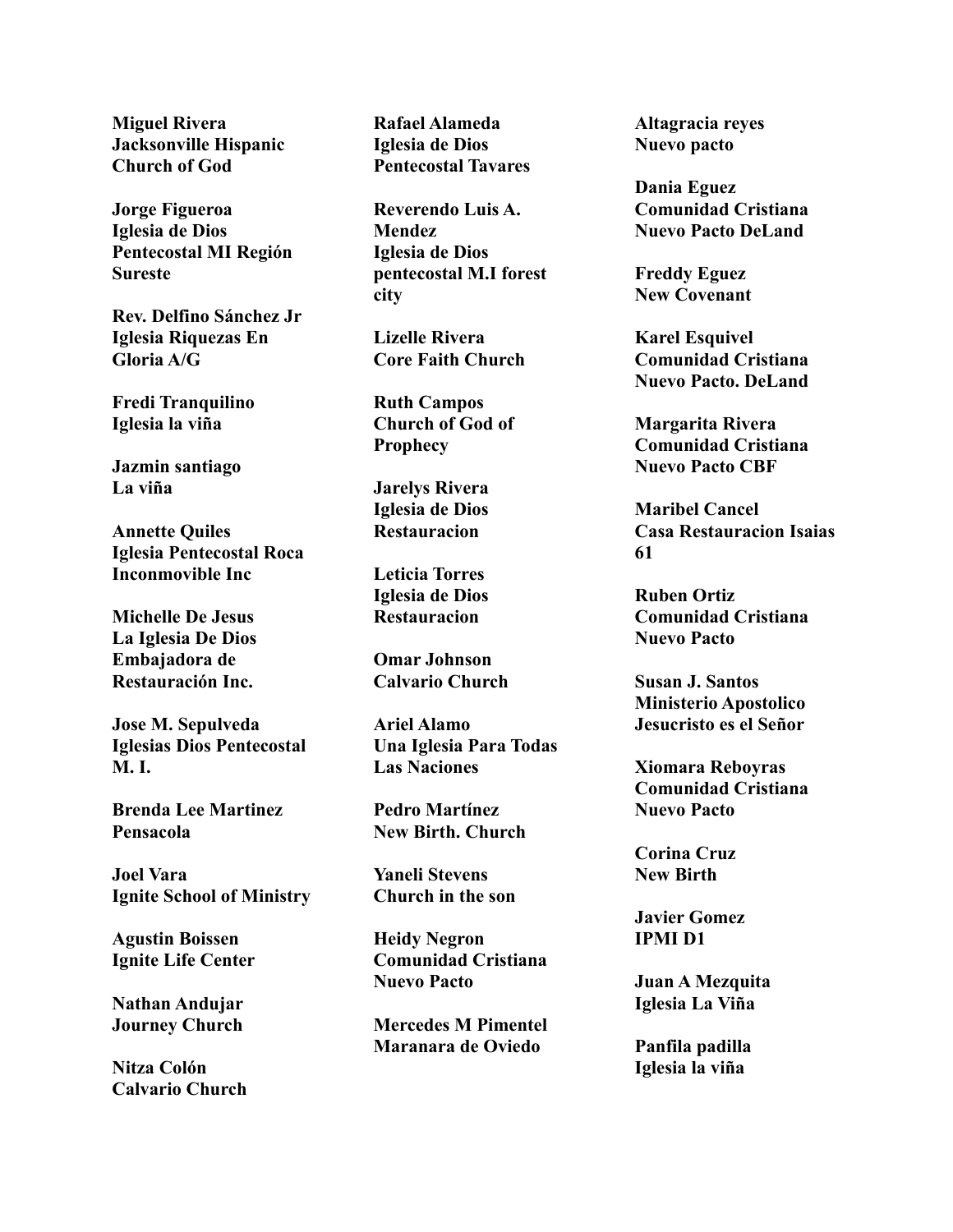**Yirandy Guzmán Church in the son**

**Rosa A Madera Bautista Nuevo Pacto**

**Samuel Gutierrez Iglesia Pentecostal Forest City**

**Helen Lorentzen Ministerio Luz en las Naciones**

**Wendy Jaimes Guerreros de la fe**

**Ricardo Cortijo Iglesia La Viña**

**Laura Olivo Gracia Community Church**

**Kenneth Dyches Destino**

**Nicolas Reyes Defenders of the Christian Faith Movement**

**Ana M. DeJesus Generación De Fé**

**Diana Morris Destino Central Florida**

**Grace Cruz IDDPMI**

**Antonia Rodriguez Calvario Church**

**Carlos L Malave Latino Christian National Network**

**Olga L Malave Presbyterian Church USA**

**Alicia I. Lebron Rey Jesus Orlando**

**Ana calderon Calvario Church**

**Francis Cruz Calvario Church**

**Juan Torres Calvario Church**

**Maria Alicea Iglesia de Dios Restauracion**

**Martha Espinoza Iglesia restauración a las naciones**

**Nayrubia Rivera Iglesia Manantial al sediento de orlando**

**Nilda Rodriguez Calvario church**

**Rosa Esther Sanchez Calvario Church**

**Ramon Rivera Calvario Church**

**Walter Garcia Calvario Church** **Elizabeth Huaman Iglesia de Dios Pentecostal MI**

**Nancy pantoja Calvario Church**

**Natanael Rivera Iglesia de Dios Pentecostal MI**

**Brenda Vargas Calvario Church**

**Stephanie de Oliveira Calvario Church**

**Sandra Villa Saint John Vianney**

**Arlene Cintron Casa De Pan**

**Vymaris Hernandez Iglesia Cristiana El verdadero Trigo**

**Agustin Pichardo Iglesia de Dios Restauracion**

**Aisha lemos Vision celestial International**

**Ana Ruperto Calvario Church**

**Antonella De Luigi Iglesia Cristiana Renuevo**

**Antonia Martinez Casa de bendicion**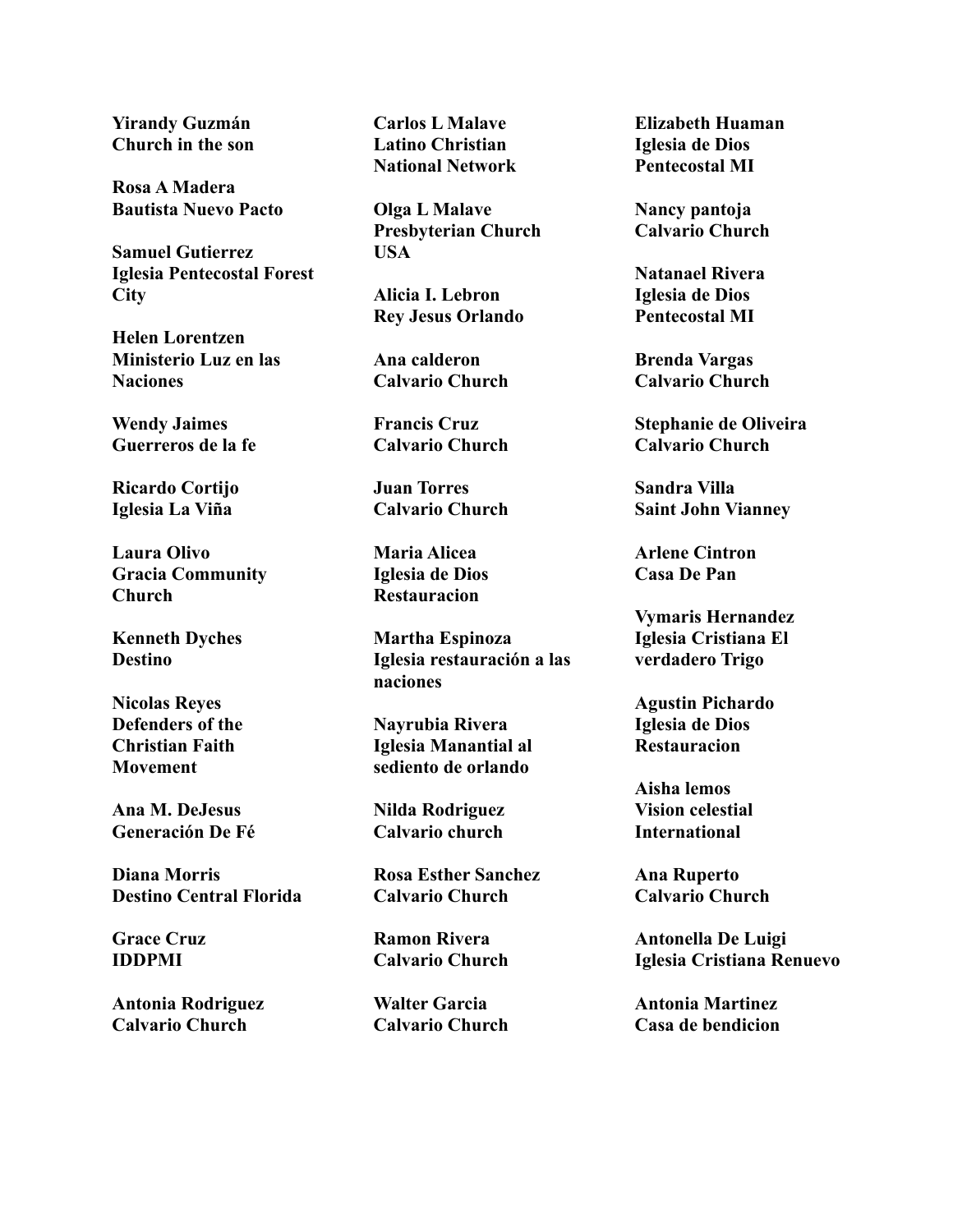**Belen Marte Iglesia Jesucristo Reina Bienvenido**

**Carmen Ruiz Iglesia Mahanahi Central Florida**

**Dwight Miranda Asambleas de Dios**

**Isabel Cedeño Centro Cristiano Pan de Vida**

**Jeanette Cordero Calvario Church**

**José Grau Puente Hispano Agencia Misionera**

**Jose Mejia Calvario Church**

**Kelvyn De Leon Centro Cristiano El Pan de Vida**

**Lillian grau Vogue church**

**Nilda Cruzado Puente Hispano, Inc**

**Paula idoy Iglesia el Calvario**

**Petra Rodriguez Calvario**

**Rafael Ozorio Iglesia de Dios Restauracion**

**Rosa Pichardo Iglesia de Dios Restauracion**

**Rosa Rivero Iglesia de Dios Restauracion**

**Paula idoy Iglesia el Calvario**

**Andres Romero Defenders of Christian Faith Movement**

**Daisy Roberts Calvary City Church**

**Gloria I Bargas CCDP**

**Nelly Marcano Calvary City Church**

**Nilsa Ramos El Calvario**

**Raquel Perez Generación de Fe**

**Carlos Gomez Calvario**

**GlendaGomez Calvario Church**

**Chelsea Bihare Destino Christian**

**Vazquez Destino CFL**

**Angel Cruz Roman Calvario City Church** **Raquel Cancel Calvary City Church**

**René Stella Iglesia de Dios Restauracion**

**Ana Maria Santana Harvest Community Church**

**Angel Rodriguez Iglesia de Dios Restauracion**

**Denisse Monzon Calvario City Church**

**Edith A. Rivera Calvario Church**

**HubertRivera Calvario Church**

**Jorge Santana Harvest Community Church**

**Ruben Navas,Iglesia de Dios Restauracion Cyndy**

**Mondelus-Azevedo Calvary Church**

**Angel Lebron Iglesia de Dios Restauracion**

**Camille Toress Iddp Mi Region SE**

**Carlos Camacho Calvario City Church**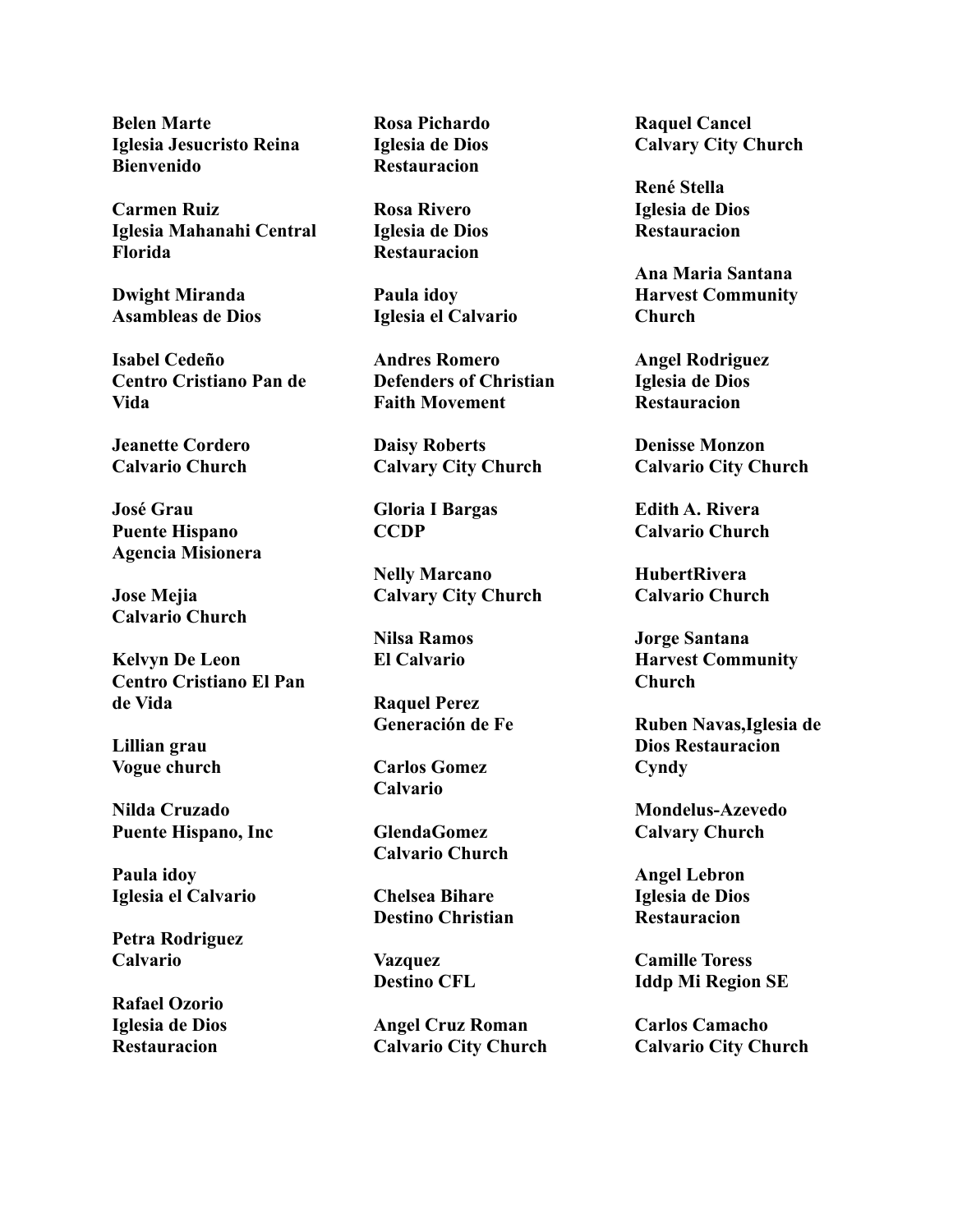**Efraim Rosario Calvario City Church**

**Hadassah Camacho Calvario City Church**

**Hector A Torres Iddp Mi Region Sudeste**

**José Luis zegarra Centro cristiano Dios de pacto**

**Lidia Lebron Iglesia de Dios Restauracion**

**Nora Bolaños Calvario City Church**

**Ruth D. Acevedo Calvario**

**Yaritza Torres Calvario City Church**

**Herick Hernandez Iglesia de Dios Pentecostal, M.I.**

**Alexander Gonzalez M.I.**

**Benirys Ocasio Iglesia de Dios Pentecostal Movimiento Internacional**

**Nelly Colomba IDPMI**

**Alma Encarnacion Bruno IDMI alfarero**

**Ana Gomez IDPMI Sebastian**

**Heber agustín MI Sebastián El Alfarero**

**Ricardo agustin IDPMI**

**Gabriel Chevalier Iglesia de Dios Pentecostal M.I. liberty City Florida**

**Anabelle Alcantara Iglesia de Dios Pentecostal mi liberty city**

**Rev. Dr. Elizabeth Rios The Passion Center**

**Benjamín Perez Asociacion de Ministros del Sur de la Florida**

**Doraylier Hernandez Iglesia de Dios Pentecostal MI Liberty City**

**Luz C Rivera Iglesia de Dios Pentecostal MI**

**Rafael Rivera Iglesia de Dios Pentecostal MI**

**Francia Contreras Iglesia de Dios Pentecostal MI Liberty City**

**Jannette cubero IDPMI Liberty city**

**Nohemi Sanchez IDPMI Liberty City**

**Elizabeth Garcia IDPMI Liberty City**

**Yolanda Gonzalez Idpmi liberty city**

**Jimmy Mejia Church of God of Prophecy**

**Rafael bonilla Iglesia de Dios pentecostal mI**

**Vanesa Bonilla IDPMI Liberty City**

**Barbara Roman IDDPMI Liberty City**

**Kennizar Quintana IDPMI Liberty City**

**Rosa Gonzalez IDDPMI Liberty City**

**Stephanie Cosme Iglesia de Dios Pentecostal M.I.**

**Joel Ortiz Iglesia de Dios Pentecostal Movimiento Internacional**

**Flora marie Mendoza**

**Aneudy Luis Joaquín Iglesia de Dios Pentecostal mi**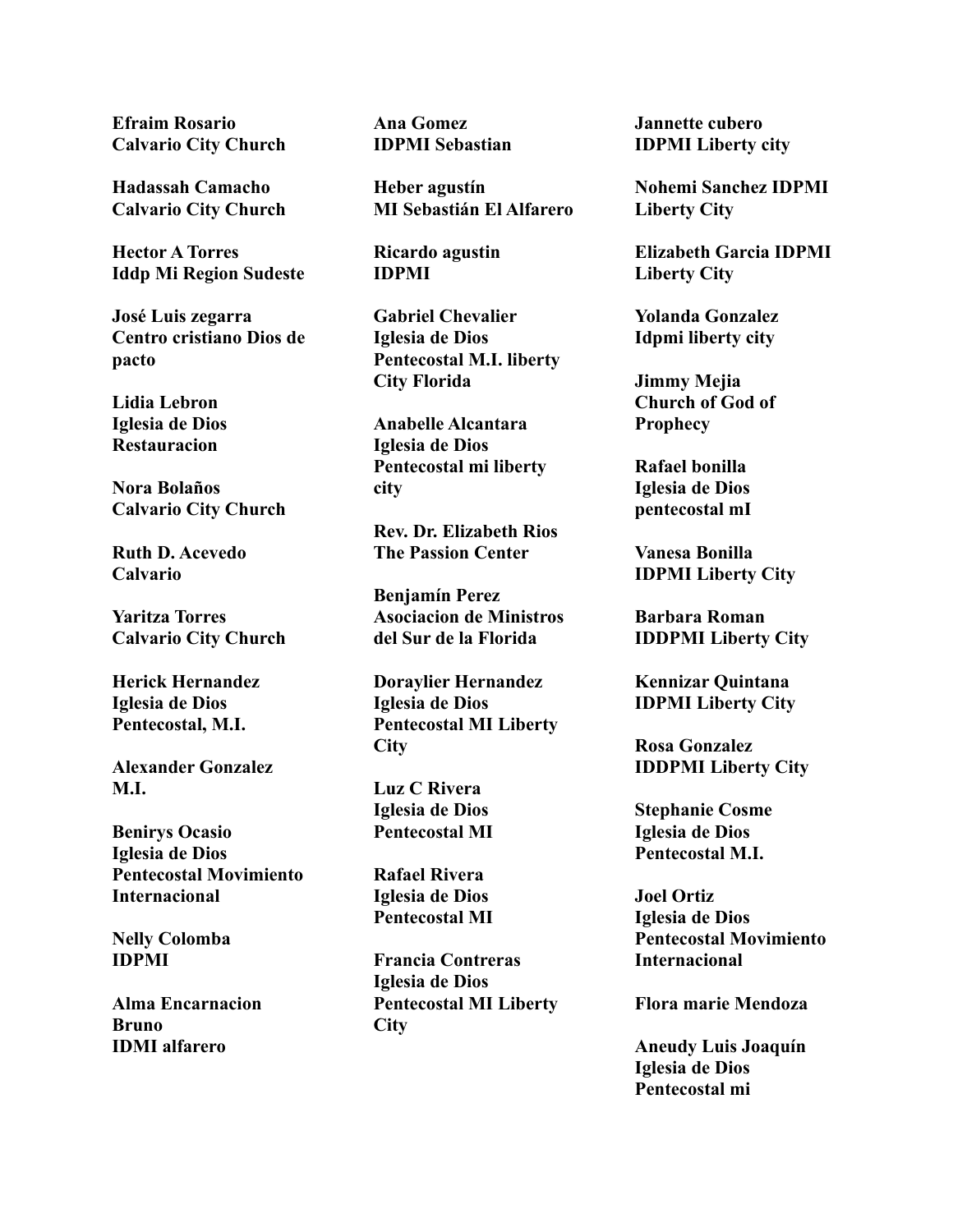**Jessica Mencia Iglesia de Dios Pentecostal M.I. Liberty City**

**Delia Garcia Santos Iglesia De Dios Pentecostal MI Perrine**

**Noe miniel Iglesia de Dios pentecostal movimiento internacional**

**Melvin lopez Iglesia de Dios pentescostal MI liberty city**

**Julio govea Casa de adoración a Yahweh**

**Katherine acevedo Casa de adoración a Yahweh**

**Eunice Iglesia de Dios de la profecía**

**Isabel Montoya Iglesia De Dios de la profecía**

**Juan Carlos Calderon Un Nuevo Comienzo AG**

**Allison Andujar IDPMI Liberty City**

**Adelo Murphy New Beginnings Church**

**Benjamin Escorcia Iglesia de Dios Pentecostal M I**

**Elizabeth Fortuno Calvary Chapel Boynton Beach**

**Haydee Ortiz Iglesia De Dios Pentecostal M I**

**José Figueroa Iglesia Shaddai Jireh Inc.**

**Olga Vekez Iglesia De Dios Pentecostal M I**

**Rafael Velez Iglesia De Dios Pentecostal M I**

**Alberto Figueredo Iddpmi Church Ave**

**Leomor Figueredo Iddpmi Church ave**

**Ada Rivera Iglesia De Dios Pentecostal**

**Dena Nieves IDPMI**

**Ivette Vega Iglesia De Dios Pentecostal Church Ave.**

**Patzy Velazquez Iglesia de Dios Pentecostal MI**

**Rev Rubén Ruiz Iglesia de Dios Pentecostal MI**

**Iván García CFC Tampa**

**Steven Rodriguez Giudicelli Iglesia de Dios Pentecostal Mi Church Ave**

**Maribel Otero Iglesia de Dios Pentecostal MI**

**Michael Otero Iglesia de Dios Pentecostal MI**

**Guillermo Cameron Iglesia De Dios Pentecostal church ave. Tampa Fl.**

**Ivette Cameron Iglesia De Dios Pentecostal Church Ave. Tampa Fl.**

**Olga lanz Church ave**

**Vivian Diaz Iglesia de Dios Pentecostal**

**Ivan Roman IDPMI Church Ave**

**Cynthya Mendoza Iglesia de dios church Avenue**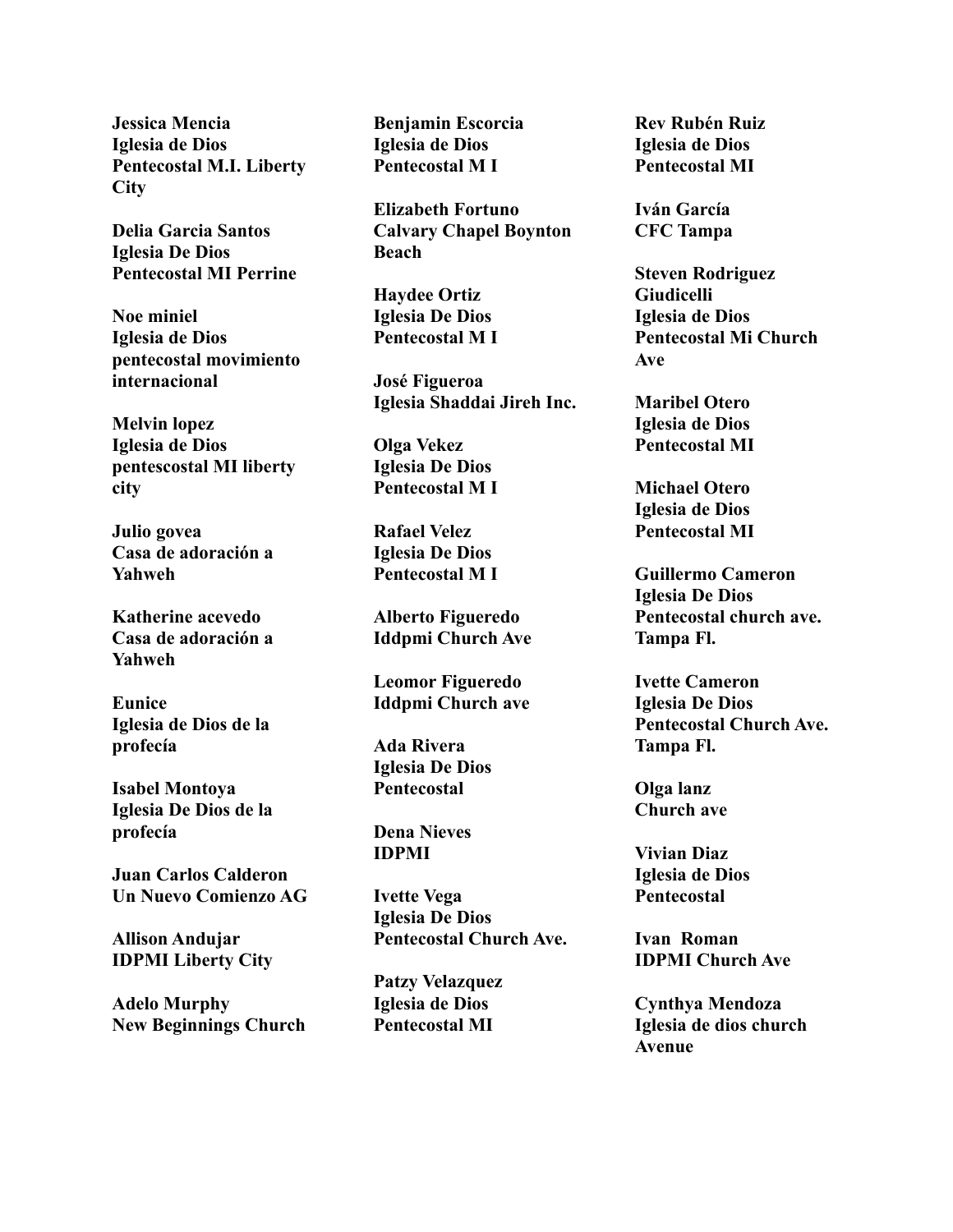**Juan Alvarez IDPMI Church Ave.**

**Angie Medrano Iglesia de Dios pentecostal MI**

**Isaac Calle Iglesia La Verdad Tampa**

**Janise Ramos IDDPMI Church Ave.**

**Nadine J Ramos Iglesia De Dios Pentecostal M.I**

**Yunied morales Iglesia de Dios Pentecostal**

**Angie Toledo IDPMI Church Ave**

**David Rivera Iglesia De Dios Pentecostal MI**

**Gloria Isabel Alba Menendez Iglesia de Dios Pentecostal Movimiento Internacional**

**Jessica Rivera Iglesia De Dios Pentecostal**

**Sonia Vazquez Church Ave**

**Margarita Resto IDPMI Church Ave. Tampa**

**María Teresa Rico Iglesia de Dios pentecostal**

**Miguel Colon IDPMI Church Ave.**

**José Santiago IDDPMI**

**Nydia Alvarez IDDPMI Tampa**

**Miguel Rivera IDDPMI**

**Pastor Norberto Torres Iglesia De Dios Pentecostal MI Tampa 2**

**Luis Candelario Bethel Church**

**Angie Montalvo Iglesia de Dios Pentecostal MI**

**Daylen Villalon Iglesia De Dios Pentecostal**

**Eugenia M Elias Iglesia Pentecostal MI**

**Jose A Perez Iglesia Pentecostal MI**

**Pedro Rosario Maranata de Oviedo**

**Valerie Velasquez Iglesia Pentecostal MI church ave.**

**Carlos Amaya Church ave MI** **Victor M Ramos Gómez Las Pisadas del Maestro AD**

**Christopher Butts Southeastern University**

**Jewel Hayes Southeastern University**

**Stephanie Bernotas Southeastern university**

**Eneida Laguerra Iglesia Misionera de Lakeland**

**Eneida Laguerrs Iglesia Misionera de Lakeland**

**Eloina Otero Iglesia Misionera de Lakeland**

**Jaime Rodriguez Iglesia De Dios Pentecostal MI**

**Angel Elias Gross Antigua Iglesia de Dios Pentecostal M.I.**

**Deidrw Feliciano Iglesia de Dios Pentecostal M.I.**

**Israel Vazquez Iglesia Misionera A/D Lakeland**

**Raysa Vazquez Iglesia Misionera A/D Lakeland**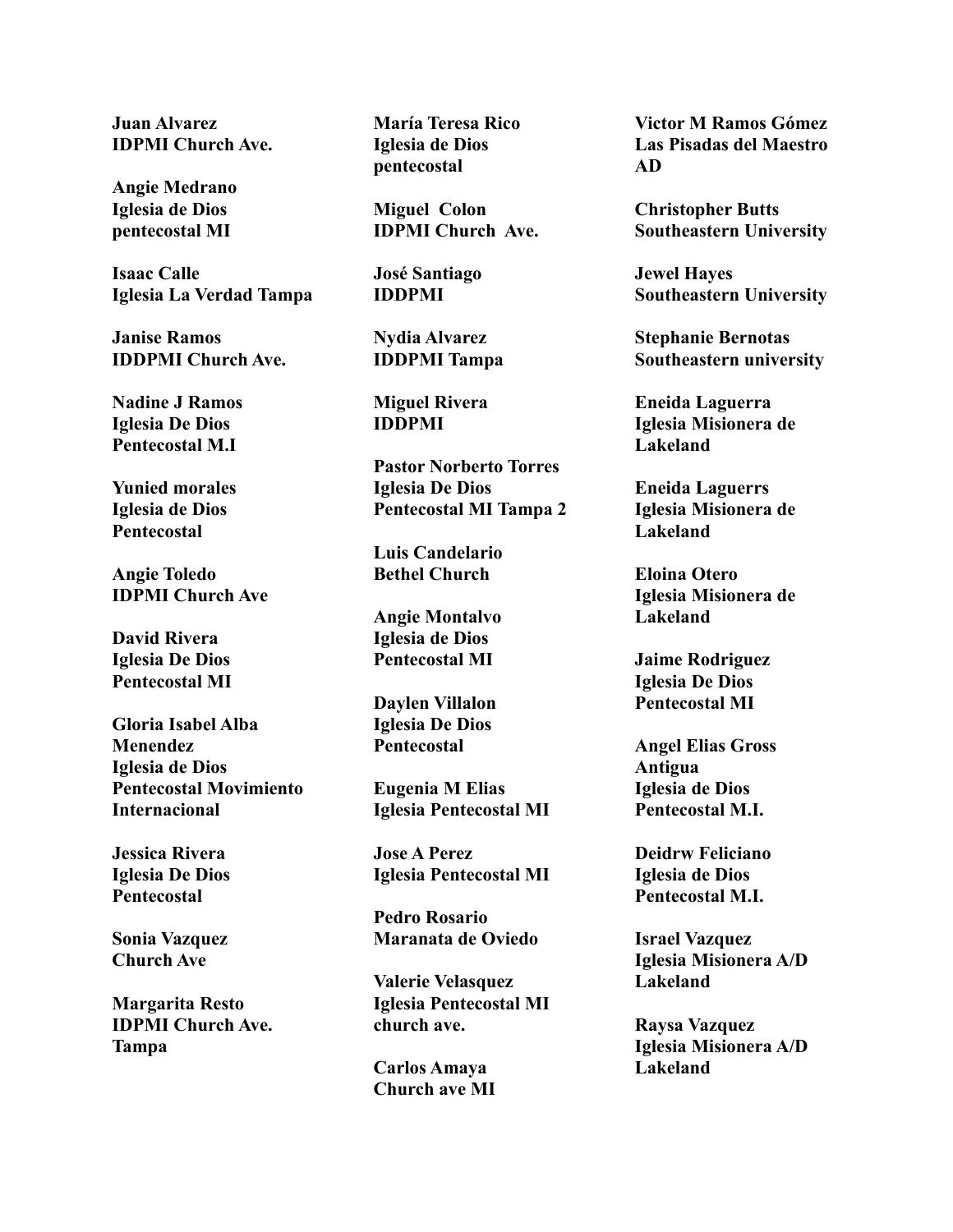**Ángel Rosado Missionary Church Lakeland Florida**

**Nilsa Rosado Missionary Church AG, Lakeland FL**

**Yuleysy martinez Mision la cosecha**

**Aurea Ramirez Iglesia de Dios Fuente de Restauración**

**David Freire Shalom Christian Center**

**Delizaira Alicea Without Borders Worldwide**

**Emilio Pineiro Iglesia de Dios Restauracion**

**Francisca Nieves Montes Centro Cristiano Shalom Asambleas de Dios**

**Idil Torres Centro aCristano Shalom**

**Jan Rod CC shalom**

**Jorge Texidor Iglesia Presbiteriana. (PCUSA)**

**Jose Morales Iglesia de Dios Fuente de Restauración**

**Manuel Ardila Asambleas de Dios** **Margoth Hernandez Centro Cristiano Shalom**

**Maryha Freire Shalom Church**

**Mercy Cordero Centro Cristiano Dios de Pactos**

**Orvin Chapman Centro Cristiano Shalom**

**Pablo Laboy Iglesia de Dios Pentecostal M.I.**

**Rebeka Ortega Centro de adoración Jesús es Señor**

**Sarielys Robles Church of God MDR**

**Viviana Pineiro Iglesia de Dios Restauracion**

**Wilfredo Diaz Iglesia de Dios Fuente de Restauración**

**Zoraida Vega Centro cristiano shalom**

**Abdias Santiago Iglesia de Adoración a Yahweh**

**Arleen Lebron Iglesia de Dios Fuente de Restauración**

**Jorge Rodriguez Iglesia de Dios Fuente de Restauración**

**Luis F.Fernández Centro Cristiano Shalom**

**Maritza Aquino Manantial de Restauración**

**Juan Francisco Rivera. Iglesia de Dios Pentecostal,MI.**

**Abiud caba Centro Cristiano Shalom AG**

**Axel Miranda Centro Cristiano Shalom**

**Aylin acevedo Casa de adoración a yahweh**

**Carlos Balaguer Manantial de restauracion**

**Carlos rivera Casa de adoración a Yahweh**

**Cinthia Concepcion Iglesia de Dios Fuente de Restauración**

**De León CCShalom**

**Eliezer Romero Iglesia de Dios Fuente de Restauración**

**Elis Oyola MDR**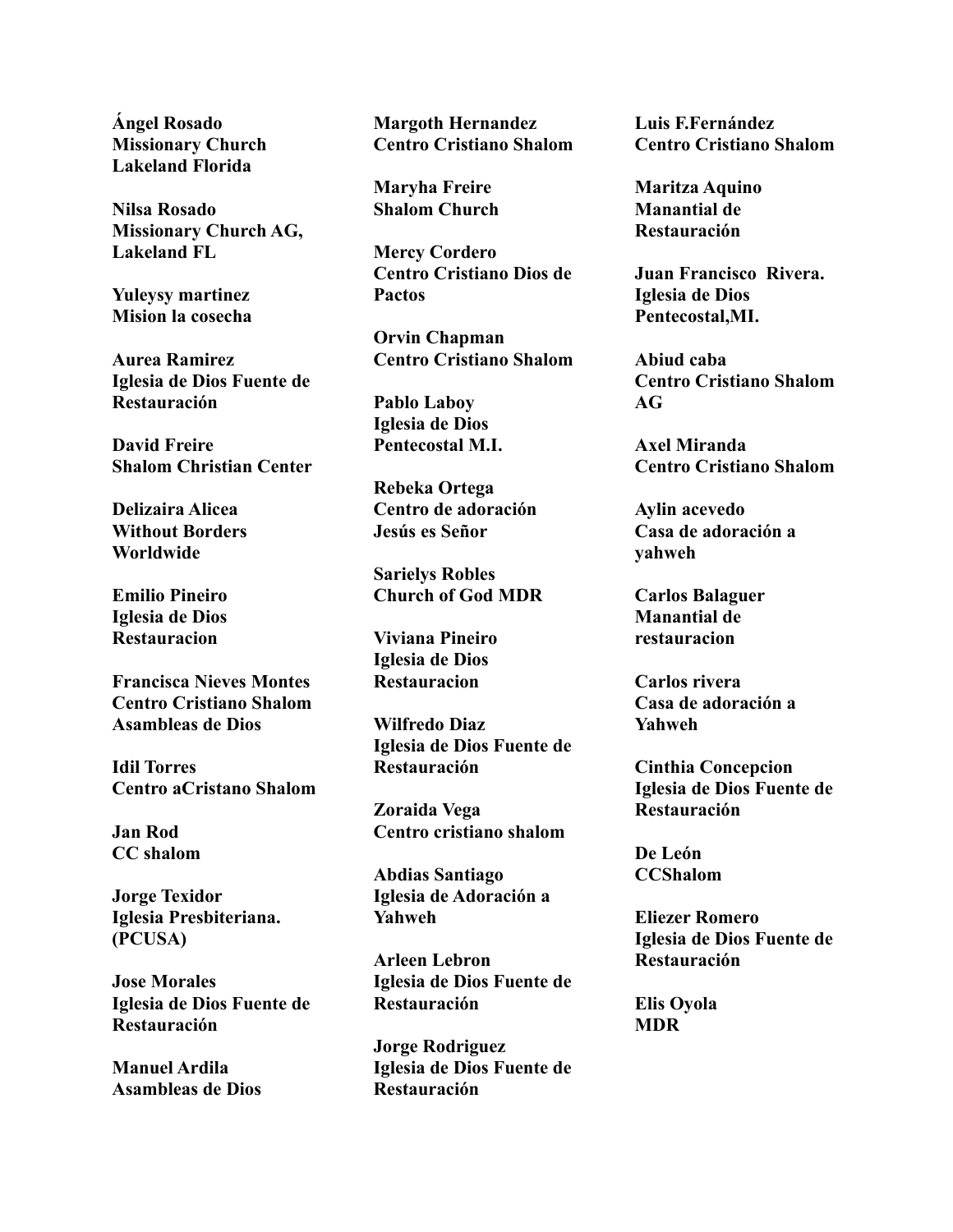**Elizabeth Velazquez Centro de la Familia Cristiana**

**Elvira Calderon Iglesia de Dios Fuente de Restauración**

**Fernando Menendez Iglesia de Dios Fuente de Restauración**

**Gregorio Perez Iglesia de Dios Fuente de Restauración**

**Hector Castro Iglesia de Dios Fuente de Restauración**

**Ilianys Balaguer Manantial de restauración**

**Jadymar Barrios Casa de Adoración a Yahweh**

**Janelis rivera Casa de adoración a Yahweh**

**Janet alicea Casa de adoración a Yahweh**

**Juan Deleon Centro Cristiano Shalom**

**Juan vidal CC Shalom**

**Lizzabed Caba Centro Cristiano Shalom** **Luz Rivera Iglesia de Dios Fuente de Restauración**

**Maria Artiaga Iglesia de Dios Fuente de Restauración**

**Maria T. Rosa Iglesia de Dios Fuente de Restauración**

**Mayda Collazo Iglesia de Dios Fuente de Restauración**

**Mayra Alvarez SHALOM CHURCH**

**Meraris Ortega Shalom**

**Mileysha Barrios Casa de Adoración A Yahweh**

**Myrna Ramirez Assembly of God**

**Nilsa Irizarry Centro Cristiano Shalom**

**Pablo L. Correa Iglesia de Dios Fuente de Restauración**

**Stephany Balaguer Manantial de restauración**

**Sujeiri carrasquillo Centro Cristiano shalom**

**Wanda De Leon Iglesia de Dios Fuente de Restauración**

**Xenia Garcia Casa de Adoración a Yahweh**

**Zulairam Vélez Centro Cristiano Shalom**

**Natalie Diaz CC shalom**

**Charlie Nieves Asamblea De Dios de la florida**

**Lydia Rivera Misionera El Fuego No Se Apagará Inc**

**Marisol Martínez El Calvario /Orlando, Fl.**

**Wilfredo calo Iglesia cristiana nueva vida**

**Elba Lopez 1ra Igl. Hispana Adambleas de Dios**

**Daniel. Novoa Rosa de saron**

**Víctor Manuel Reyes Santiago Iglesia cristiana Jehová es mí pastor**

**Cesar E. Cardona Iglesia de Dios Pentecostal MI.**

**Enid Figueroa Centro Cristiano Shalom**

**Jennifer Figueroa Shalom Cristian center**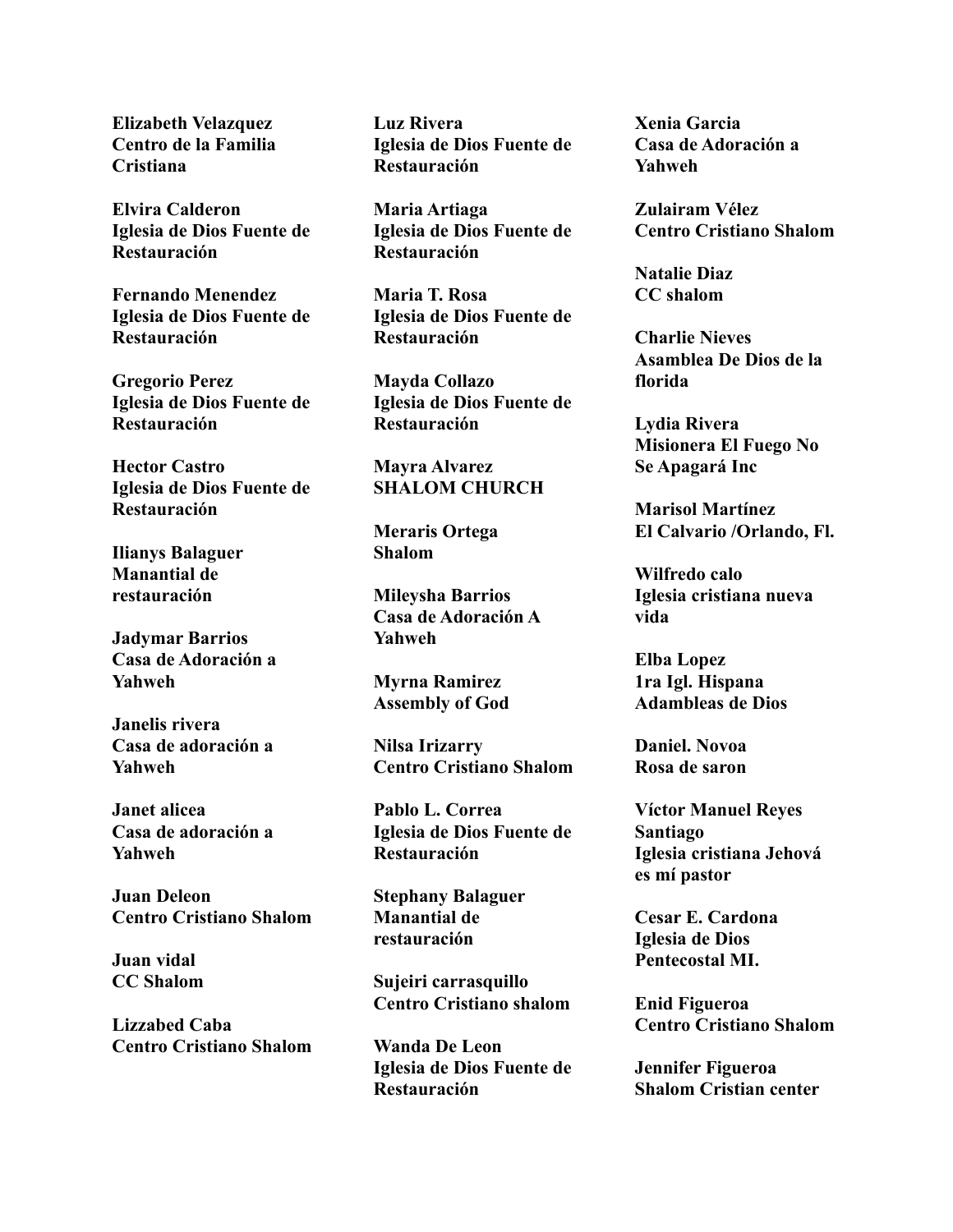**Leyda diaz Casa de Oracion IMB Winter Haven AG**

**Luis Alicea Centro Cristiano Shalom**

**Mario Flores Iglesia Cristiana Renuevo**

**Mayra Rodriguez Iglesia de Dios Fuente de Restauración**

**Nelson lopez Manantial de Restauración**

**Sharon Nieves Centro Cristiano Shalom**

**Aida Viera Centro Cristiano Shalom**

**Jaileen Alicea Iglesia de Dios Fuente de Restauración**

**Diana Morales Iglesia de Dios Fuente de Restauración**

**Esther Vecchitto Iglesia de Dios Fuente de Restauración**

**Aida Rios Quiles Iglesia de Dios Restauracion**

**Aluson Alvarado Centro Cristiano Shalom**

**Félix Fernandez Shalom Davenport** **Julio Milla Centro Cristiano Shalom**

**Virginia Reyes Iglesia de Dios Restauracion**

**Janet ortiz New Birth place of Hope**

**Maritza Marquez Shalom church**

**Belen Gamero Perez Rosa De Saron**

**Dinora Orellana 3one blessing ministry (Cogop)**

**Evelyn Zarate Rosa De Saron**

**Karen Orellana 3one blessings ministry (COGOP)**

**Karla ruiz Fraternidad de concilios**

**Luis Gonzalez 3one blessings ministries (cogop)**

**Maria Subias Rosa de Saron**

**Nestor Mendez Fajardo Rosa de Saron**

**Robert Yparraguirre Rosa de saron**

**Yaneivys perez Rosa de Saron**

**Noemí Velázquez Iglesia Rosa de saron**

**Pastor Javier Figueroa IDPMI Labelle**

**Jorge padilla Iglesia de Dios de la profecía**

**David Barroso Rosa de Saron**

**Fredi Duran Rosa De Saron**

**Yadielys Marquez Rosa de saron**

**Yanibel Marquez Rosa de Saron**

**Carmen Santiago Iglesia de Dios Pentecostal MI**

**Elizabeth Perez Pentecostal Church of God I.M**

**Gabriel Rodriguez CC Shalom**

**Liz Perez Rosa de Saron**

**Graciano Nieves Iglesia de Dios Pentecostal M.I**

**Omayra Beauchamp IDDPM I Lehigh 1**

**Nashaly Vega ayala Rosa de salon**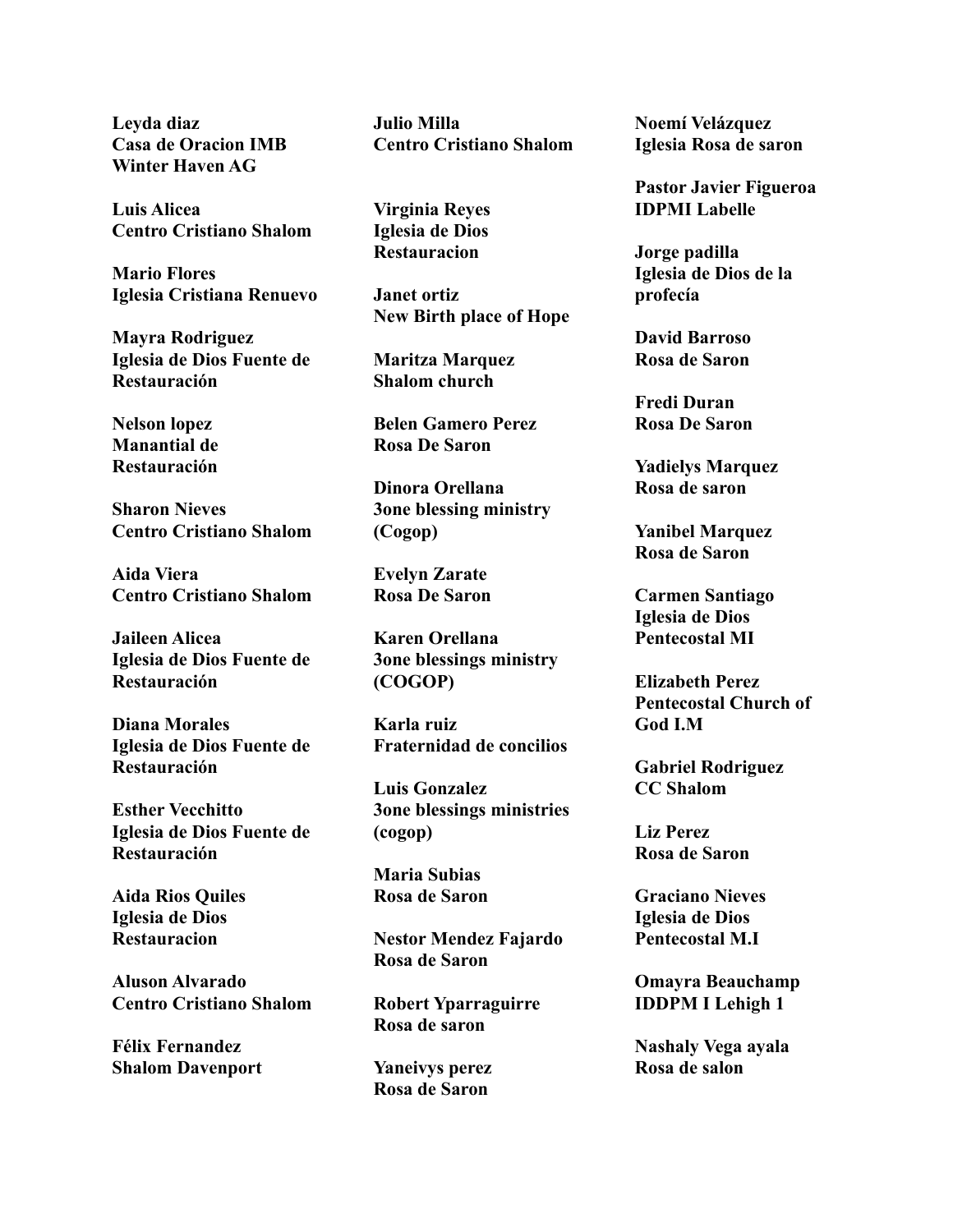**Janette Ortiz Iglesia de Dios Pentecostal MI**

**Rev. Dr. Jose A Rivera Iglesia De Dios Pentecostal Mi**

**Elmer Barro Iglesia D. D. Pentecostal MI ,Belleview.**

**Luis Delgado Iglesia De Dios Pentecostal M. I.**

**Vivian Rosario Iglesia De Dios Pentecostal M. I.**

**Jessica Colón Iglesia de Dios a Pentecostal MI**

**Elizabeth Lugo Iglesia de Dios Pentecostal MI**

**Jenniffer Vargas Iglesia de Dios Pentecostal MI Holiday Fl**

**Jorge Luna Iddpmi Holiday**

**Angel Gabriel Iglesia de Dios , Church Avenue**

**Tiffany Rivera Iglesias de Dios Pentecostal M.I. Holiday**

**Agustin Quiles Calvario Church** **Jesús Manuel Lopez ,Iglesia de Dios Pentecostal M.I.**

**Margarita Santos Calvario City Church**

**Noemi Maldonado El Calvario**

**Annmarie Ruiz Calvario City Church Orlando**

**Pedro J. Torres Iglesia de Dios Pentecostal, M.I.**

**Adan Hernandez Iglesia de Dios Restauracion**

**Aixa Baez Albarran Jabones Bosem**

**Cesar Garcia Universidad Teológica El Camino**

**Daisy McClin Iglesia de Dios Restauracion**

**Denise Santiago Iglesia Cristiana Renuevo**

**Doris Mejia Church Of God MDR**

**Edwin Nazario Iglesia de Dios Restauracion**

**Erika De Caso El Calvario / Orlando Fl.** **Fatima guzman Pan de vida**

**Ismael Arvelo El Calvario City Church**

**Katherine Garcia Iglesia de Dios Restauracion**

**Kevin Gonzalez Assemblies of God**

**Lelis González Iglesia CCVEM, INC**

**Luis segura Centro Cristiano Dios de pactos**

**Marcial Rolon Iglesia de Dios Restauracion**

**Margarita De Jesus Iglesia de Dios Restauracion**

**Mario Camacho Bolanos Calvario City Church**

**Miguel Mercado Iglesia de Dios Restauracion**

**Mildred Acosta El Calvario City Church**

**Paul Overstreet Centro Cristiano Pan de Vida**

**Rebecca Overstreet Ministerio Internacional El Camino**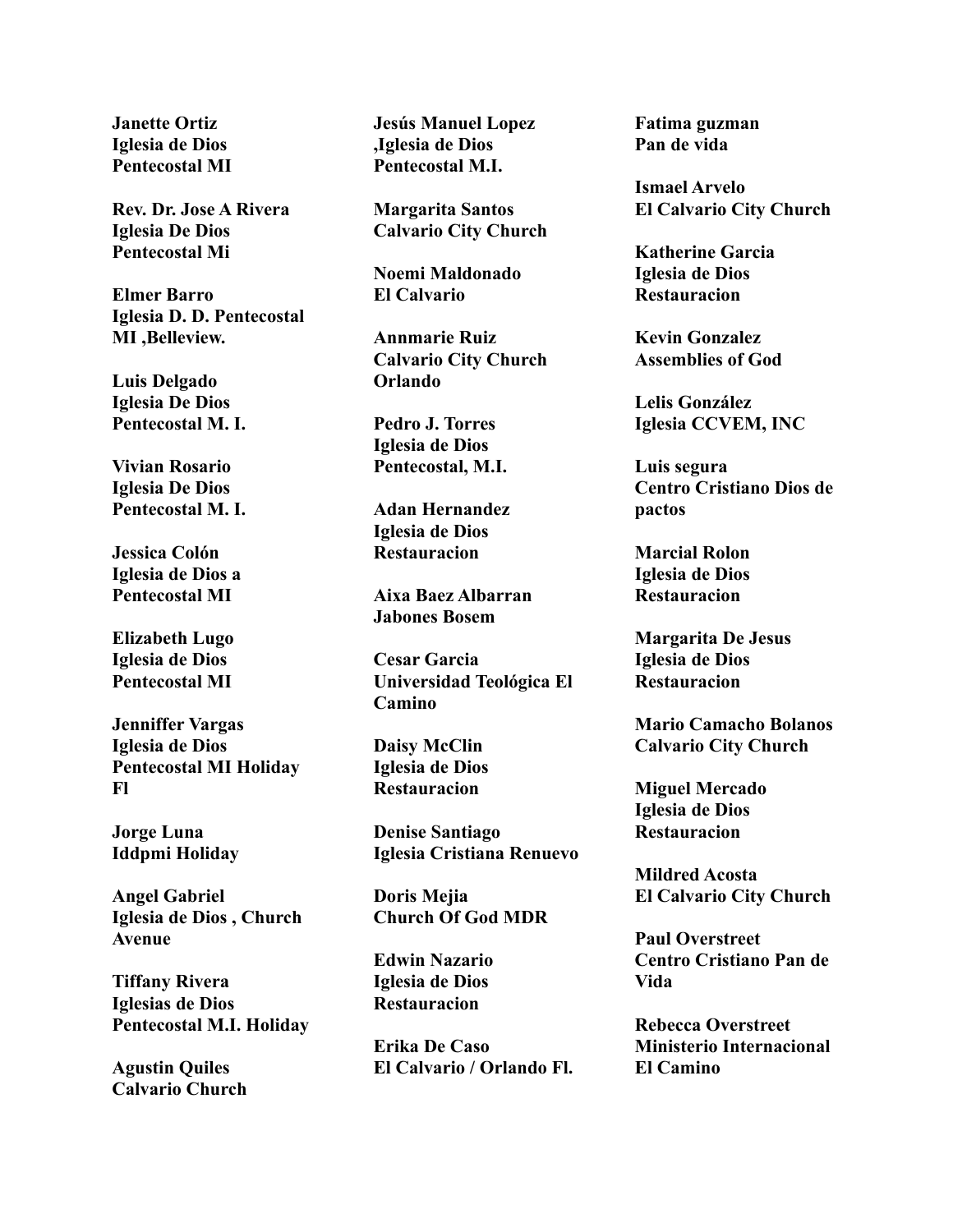**Ricardo McClin Iglesia de Dios Restauracion**

**Rosalia Martinez Calvario city church**

**Rosario Cintron,Iglesia de Dios Restauracion**

**Rosario Mata Iglesia de Dios Restauracion**

**Rosemary Encarnación Casa de Pan**

**Sharlyn Vazquez Iglesia de Dios Restauracion**

**Zunilda Mercado Iglesia de Dios Restauracion**

**Betty Amador De Mujer a Mujer con Betty Amador**

**Carmen Azucena Jimenez Centro Cristiano El Pan De Vida**

**Colon Nolasco Casa de adoración**

**Dr. Marcos Antonio Toyens Centro Cristianos el Pan de Vida**

**Dulfay Camacho Centro Cristiano Dios de Pactos.**

**Esteban Rodríguez Church of God of Prophecy**

**Ignacio Alvarez Centro cristiano Pan de vida**

**Javier Rodriguez Manantial de Restauración**

**Jorge H. Figueroa Puerto Rican Chamber of Commerce of Central Florida**

**Josue Anglada Calvario**

**Leonor Marrero Iglesia de Dios Restauracion**

**Magna Burgos Imas Kissimmee**

**María del Carmen Maldonado polanco Cristiana Renuevo**

**Maria Richiez Iglesia el Calvario**

**Nelson romero Centro cristiano pan de vida.**

**Pilar Lugo Iglesia Cristiana Renuevo**

**Raymon Crespo Iglesia de Dios Restauracion**

**Santiago Ferreyra Cita con la vida**

**Sonia Rodriguez Cc El pan de vida**

**Sylvia Angulo Iglesia de Dios Manantial de Restauración**

**Virginia González Casa de Bendicion**

**Jose Gonzalez Iglesia M.I**

**Brunilda Gonzalez Iglesia Cristiana Renuevo**

**CCDP Media Center Centro Cristiano Dios de Pactos**

**Christian Leiva Centro Cristiano Dios de pactos**

**Elizabeth González Casa de Dios**

**Fabian Chacon Dios de pactos**

**Genesis Feliciano Misión La Cosecha**

**Ivelisse Lebron Iglesia de Dios Restauracion**

**Janet Rosario Misión La Cosecha**

**Jessica Rivera Iglesia de Dios Restauracion**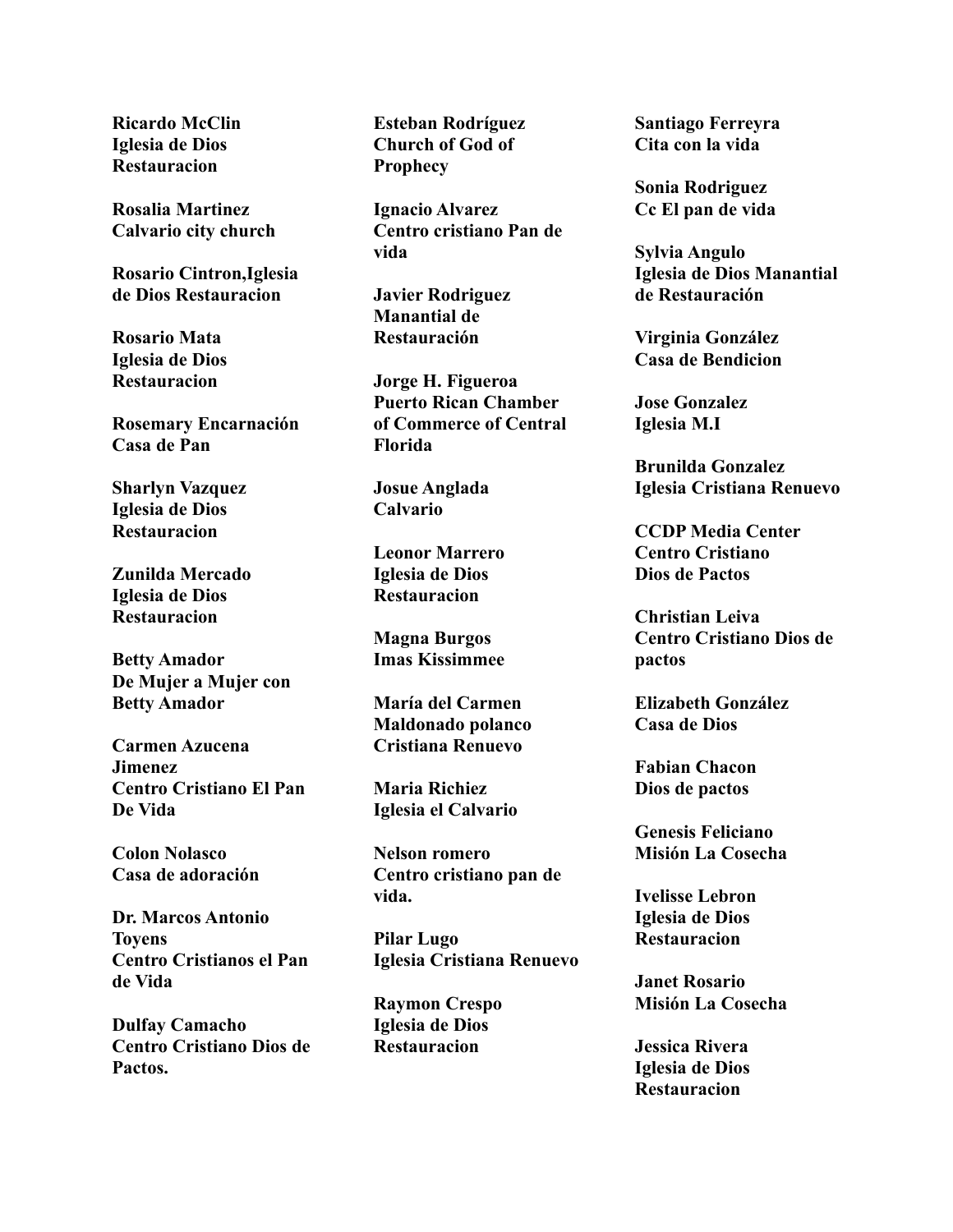**Jorge Collazo Centro cristiano pan de vida**

**Julia Basora Pentecostal**

**Lianny Cabrera Rivera Iglesia Cristiana Renuevo**

**Luis A. Rivera Iglesia de Dios Restauracion**

**Luz cardona Dios de pactos**

**Miguel Jorge Morales Iglesia de Dios Restauracion**

**Nilsa Ruiz Centro cristiano El pan de vida**

**Rita Aviles Renuevo**

**Roberto Alvarez Centro Cristiano Dios De Pactó.**

**Roy Smit Cbi Orlando**

**Samuel Baerga Iglesia Pan de Vida, Iglesia de Dios de la Profecía**

**Sara y Eli Carro Mahanaim Campamento de Dios**

**Shirley leiva Centro Cristiano Dios de Pactos**

**Sonia Diaz Iglesia Manantial al Sediento, Inc.**

**Abner Adorno Viva Church**

**Adalberto Pérez Iglesia De Dios Pentecostal M.I.**

**Carmen Hernandez Manantial De Restauración**

**Cesia Laureano New Birth**

**Diana Adorno Shalom**

**Efrain Castro Iglesia De Dios MDR**

**Elizabeth Gómez MDR**

**Ellin Solano Iglesia de Dios Restauracion**

**Guillermo Mercado Mignon Centro Restauración de las Naciones**

**Jannette Marengo Iglesia De Dios Ebenezer**

**Jose Gascot Mdr manantial de restauracion**

**Keila Pena New Birth**

**Lidia Oller New Birth**

**Luis E Rodriguez MDR**

**Luis Laureano New Birth**

**Margie Gomez IDPMI St Cloud**

**Mayra La Paz Portada Latina**

**Mirian Rivera Manantial de Restauracion ( Ponciana)**

**Nydia cintron MDR**

**Nydia Ramos MDR**

**Obed Fernandez Iglesia de Dios Pentecostal MI**

**Paula sosa Centro cristiano Dios de pactos**

**Pedro Luis Cedeno New Birth**

**Pedro Rivera Manantial de Restauración**

**Roxanna Mercado Iglesia Restaurando las Naciones**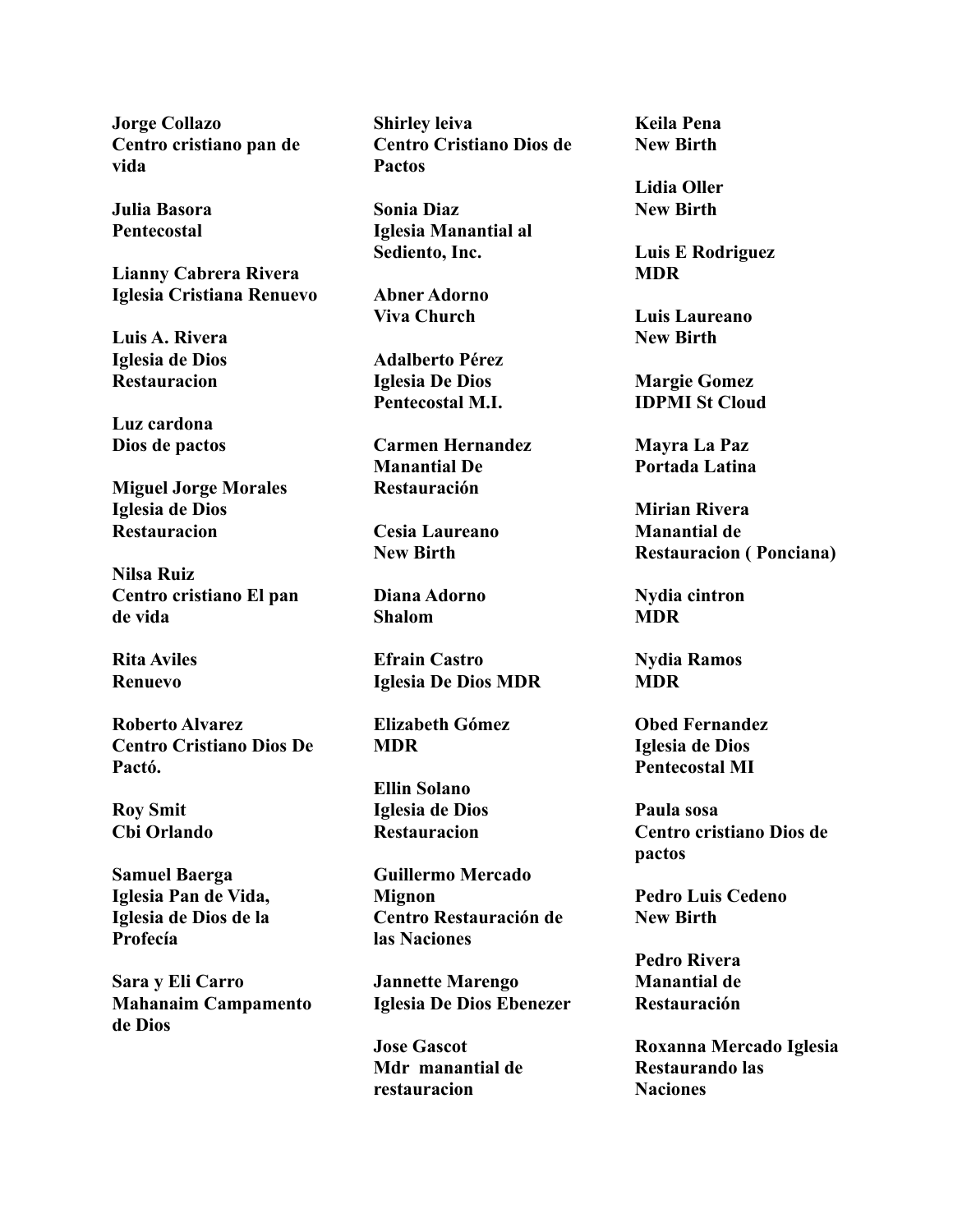**Samuel Solano Iglesia de Dios Restauracion**

**Sylvia Soto Iglesia Cristiana Dios Proveerá**

**Thalia Maldonado Gomez,MDR**

**Victor marrero MDR**

**Yalitza Lugo Iglesia Mahanaim**

**Emilio Vega Iglesia de Dios Pentecostal Movimiento Internacional**

**Veronica Otero Metodista de Leesburg**

**Jenny Ledezma Dios de Pactos Kissimmee**

**Abel Caban Iglesia Manantial De Restauración**

**Abreu yanilda Centro Cristiano Shalom**

**Alejandro Tarazona Mca**

**Ana Reynoso Manantial de Restauración**

**Anoa Dionicio Manantial de Restauración**

**Aricelis nunez MDR**

**Beatriz Chico MDR**

**Benjamín Díaz Church of God**

**Bethzaida Olivo Iglesia de Dios Manantial de Restauración**

**Carmen De Jesus Church of God MDR**

**Carmen De la Cruz Manantial de Restauración**

**Carmen Rodriguez MDR church**

**Carmen V Escudero Carrillo MDR**

**Damaris Roman Iglesia De Dios MDR**

**David McClin Iglesia de Dios Restauracion**

**Edwin Robles Iglesia de Dios MDR**

**Elba Salaman Iglesia de Dios MDR**

**Elba Violeta Pedraza Iglesia de Dios MDR**

**Elijah Reynoso Manantial de Restauración**

**Elisha McClin Iglesia de Dios Restauracion**

**Elizabeth perez Mdr**

**Escarlin De la Cruz Manantial de Restauración**

**Genesis Caban Manantial De Restauración**

**Gladys Avila Iglesia manantial de restauración**

**Gloria Gonzale Iglesia de Dios Fuente de Restauración**

**GREGORIO MORALES Iglesia de Dios MDR**

**Iris M. Rodriguez Iglesia de Dios Pentecostal M.I**

**Isaías Boria Iglesia de Dios MDR**

**Isaura Oppenheimer Manantial De Restauración**

**Jaan Zorrilla Mdr**

**Jonathan colon Manantial de restauración**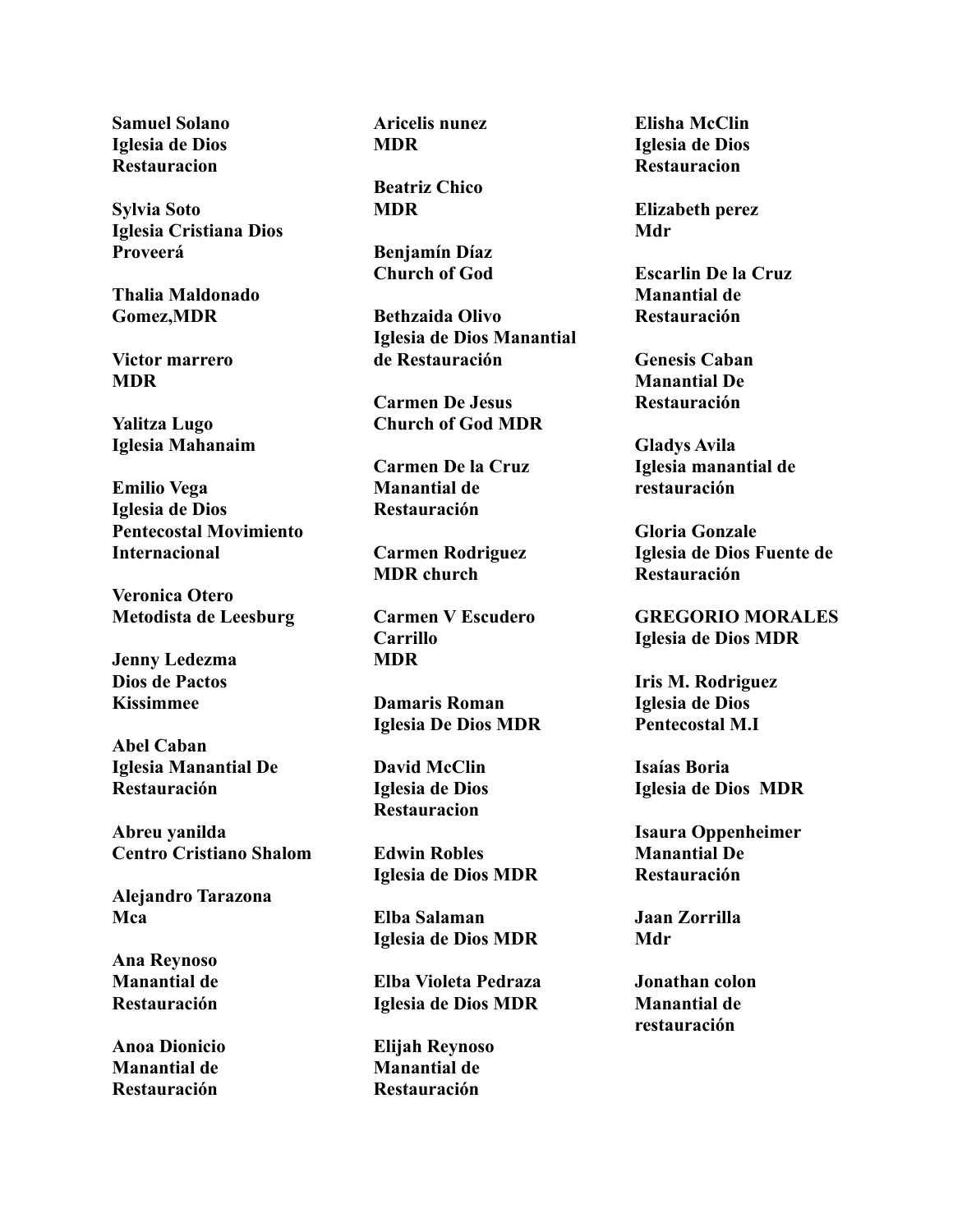**Jorge Mejias Iglesia de Dios Fuente de Restauración**

**Jorge Torres MDR**

**Juan Roman Iglesia De Dios MDR**

**Kelian Gonzalez Casa De Adoración A Yahweh**

**Kelvin Gonzalez Casa de Adoración a Yahweh**

**Kenneth Franco Iglesia de Dios Manantial de Restauración**

**Keren Morales Iglesia de Dios MDR**

**Laura Rivera Casa de Adoración a Yahweh**

**Lesly A Miranda Iglesia de Dios Manantial de Restauración**

**Ligni Nava Iglesia de Dios Fuente de Restauración**

**Lissette Hechavarria Iglesia De Dios Manantial de Restauración**

**Luis Boada Centro Cristiano Dios de Pacto**

**Luis Carrillo MDR**

**Manuel Cruz Casa de Adoración a Yahweh**

**Manuel Santos Iglesia de Dios Pentecosta MI**

**Maria Delgado Church of God MDR**

**Maria Torres Iglesia de Dios Restauracion**

**Maria Villanueva Church of God Manantial de Restauracion**

**Maribeth Emmanuelli Without Walls Church**

**Martina De la Cruz Manantial de Restauración**

**Mayra zorrilla MDR**

**Melva Pineda Iglesia de Dios MDR**

**Mildred Millan Church Of God Manantial**

**Myrtelina Ortiz Manantial de Restauración**

**Nilda Carapazza MDR**

**Pedro Benitez Manantial de Restauración**

**Raúl Cardona Iglesia de Dios MDR**

**Sarah Rivera Casa De Adoración A Yahweh**

**Valerie Pineda Church of God MDR**

**Wanda Lantigua Iglesia de Dios Fuente de Restauración**

**William Reynoso Manantial de Restauración.**

**Yaniris Rodriguez Centro Cristiano Dios de Pactos**

**Yanmireth paredes Manantial de Restauración**

**Yesilda Herrera Dios de pactos**

**Maria Collazo New Birth**

**Victor M Ocasio Church of God/MDR**

**Alexa Oquendo MDR**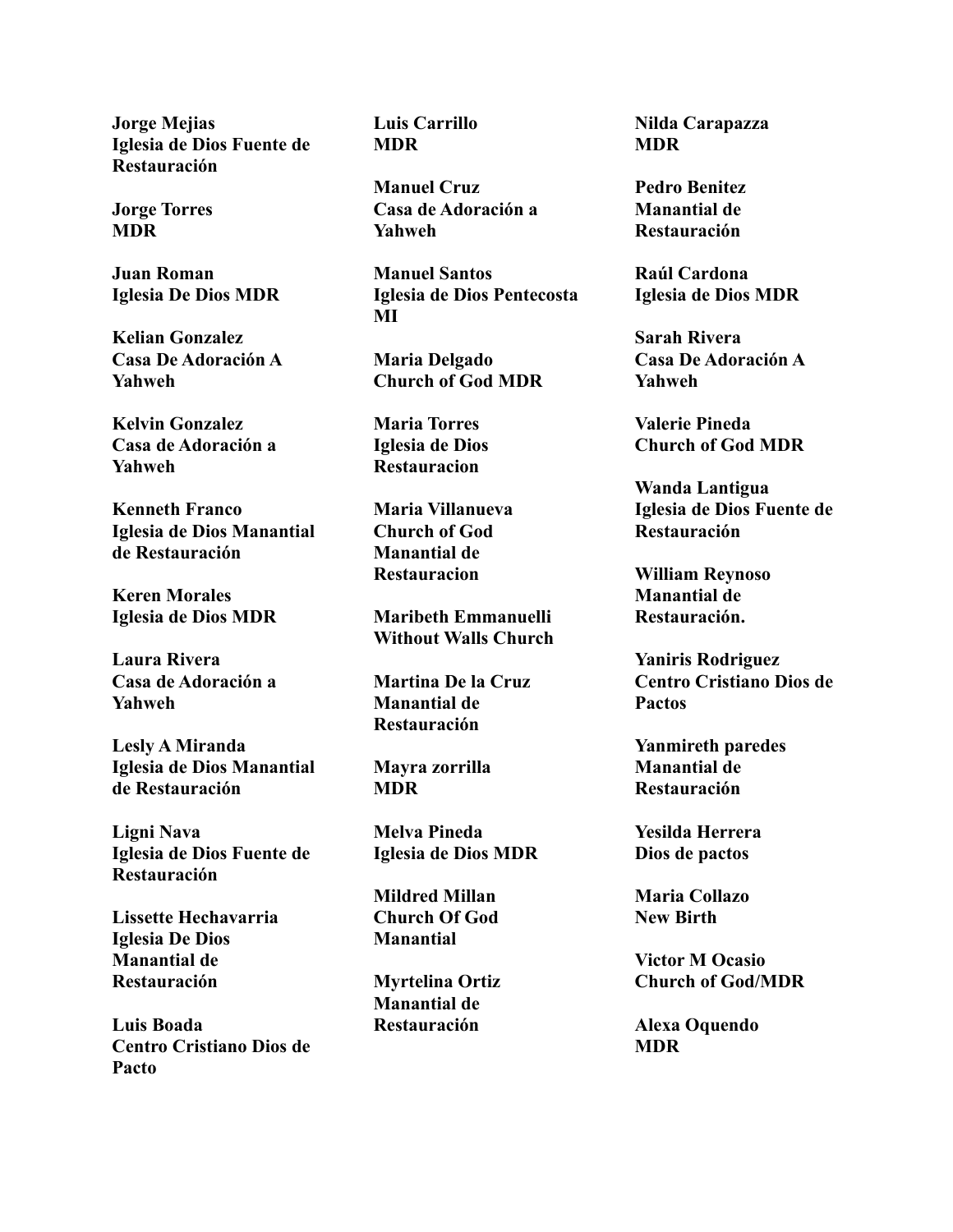**Brendaliz montanez Iglesia de Dios manantial de restauración**

**Carlos J Pizarro Garcia Iglesia de Dios Manantial de Restauración**

**Carmen I. Santiago Calvario church**

**Carmen Morales Church Of God MDR**

**Frances Davila Church Of God MDR**

**Francheska Artu Iglesia de Dios Manantial de restauración**

**Henry Cea Manantial de restauración**

**Hilia Acevedo Morales Iglesia de Dios MDR**

**Ingrid Rivera Church of God MDR**

**Jacqueline verdugo Iglesia de Dios misiones mundiales MDR**

**Jesus mercado Manantial de restauracio**

**Jimmy Davila Church of God MDR**

**Luis Vega Dios de Pactos** **Madeline Cruz Iglesia de Dios Restauracion**

**Magda E. Diaz Church of God MDR**

**Mariselis Carrión Iglesia Manantial de Restauración**

**Nasire Martinez Church Of God MDR**

**Norma mercado MDR**

**Omar Algarin Church of God MDR**

**Pedro Bonet Iglesia de Dios MDR**

**Primitivo Oliveras Igl. D.D.Pentecostal M. i.**

**Víctor Morales Iglesia de Dios MDR**

**William Cruz Iglesia de Dios Restauracion**

**Yolanda Landron Iglesia de Dios Fuente de Restauración**

**Luis montalvo MDR Poinciana. Iglesia de Dios MDR**

**Diana Bachiller Restauración a las Naciones**

**Eddie Rivera The Marriage Project**

**Gloria Rivera Calvary City Church**

**Hugo Ramirez Restauración a las Naciones**

**Nivea Tobon Iglesia de Dios Restauracion**

**Rosa Mujica Iglesia Guerreros de la Fe**

**Cherlene Guayana Centro cristiano Dios de Pactos**

**Claudia Perilla Dios de Pactos**

**Ileana Rivera Iglesia Cristiana Odre Nuevo**

**Illean Caraballo CCVEM**

**Laudinely Gippson Reyes IDPMI Saint Cloud**

**Luis torres Ministerio Misericordia**

**Marcelo Chalarca Dios de Pactos Kissimmee**

**Maribel Camacho Centro Cristiano Dios de Pactos**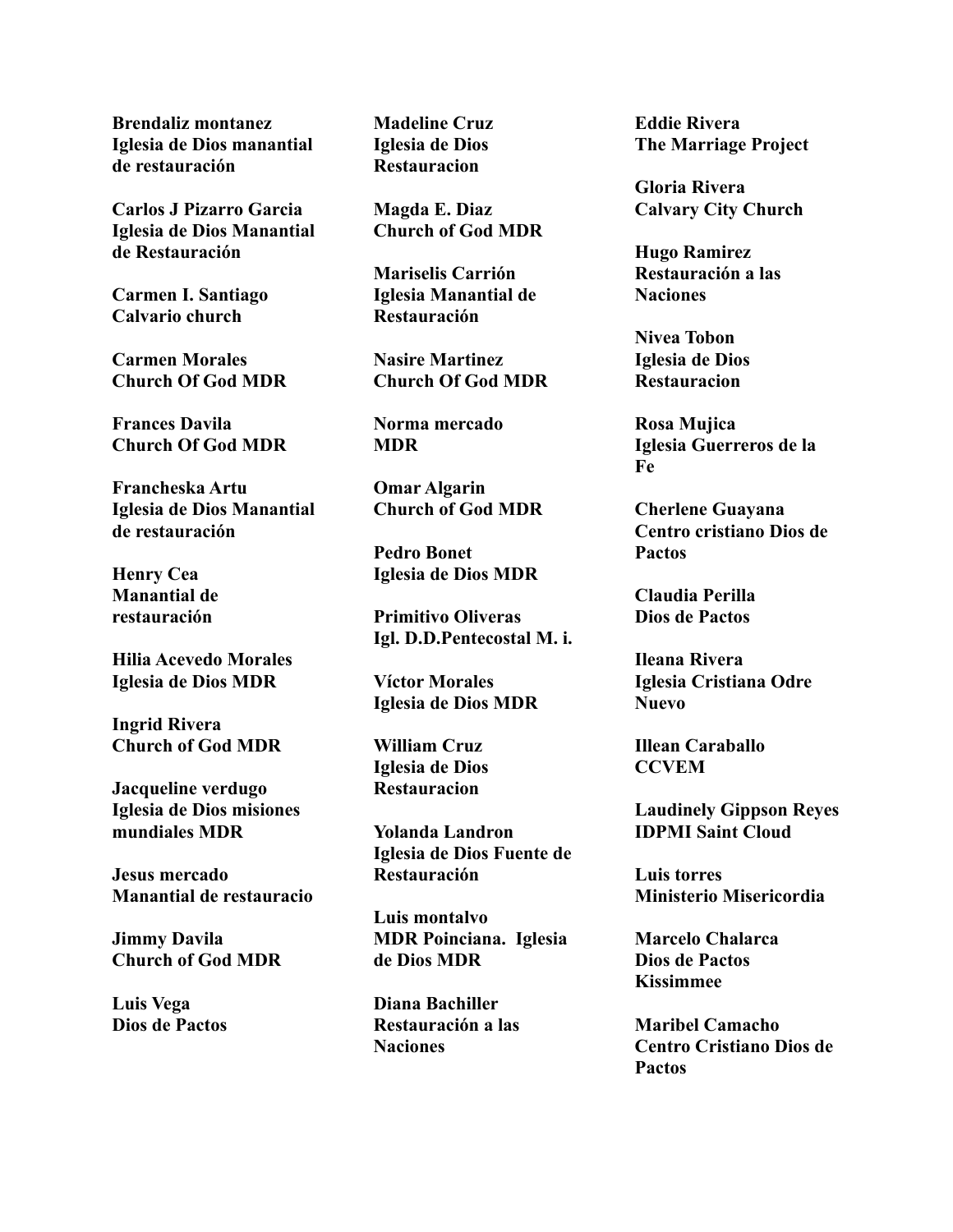**Ruth Caraballo Centro Cristiano Vision Evangelistica Mundial**

**Yadira Campos IDPMI**

**Luis A Maldonado Sanchez Iglesia de Dios Pentecostal M.I. Inc. RSE de los E.U.A**

**Otto Rivera Faith Assembly of God**

**Rev. José A. Díaz Iglesia de Dios Pentecostal, Movimiento Internacional**

**Vanessa Cordero Faith Assembly**

**Helleide Bernice Negron New Birth**

**Abraham garcia Centro cristiano Dios de Pactos**

**Andrés Cuevas Iglesia de Dios Pentecostal M.I.**

**Clara Osorio Iglesia de Dios Restauracion**

**David Merced Vida Familiar Church A/G**

**Maria M. Vazquez iglesia De Dios Pentecostal MI**

**Paola Higuera Centro Cristiano Dios de Pactos**

**Reinaldo Maldonado Centro Cristiano Dios de Pactos**

**Veronica Vera Centro Cristiano Dios de Pactos**

**Walter Osorio Iglesia de Dios Restauracion**

**Yassania Lozada Centro Cristiano Dios de Pactos**

**Esther Marina Morales Crespo Centro Cristiano Dios de Pactos**

**Carlos Evans Touching lives leaving Footprints**

**Obed Rivera IDPMI Fort Pierce**

**Ebli De La Rosa Cogop**

**Maria C Quintanilla Iglesia De Dios Pentecostal MI Maritza Soto I.D.P.M.I Región Sudeste**

**Jose M Torres SR IDPMI Montgomery, AL** **Danilo Polanco Iglesia De Dios de la Profecía**

**Joanne Solis-Walker CaminoRoad**

**Abraham Alba Cantico Nuevo Anny**

**Espino Ebenezer**

**Aurea Damaris Pagan Templo de alabanza Ebenezer**

**Luis Girona Iglesia De Dios Pentecostal MI Bartow**

**Maria Orihuela IGLESIA Dios pentecostal**

**Nancy Nater El calvario**

**Soliris Rodríguez Matos Iglesia de Dios Pentecostal MI**

**Angel Aviles Iglesia De Dios Pentecostal MI**

**Claritza Torres Iglesia de dios pentecostal Church ave**

**Esther Colon Mision La Cosecha**